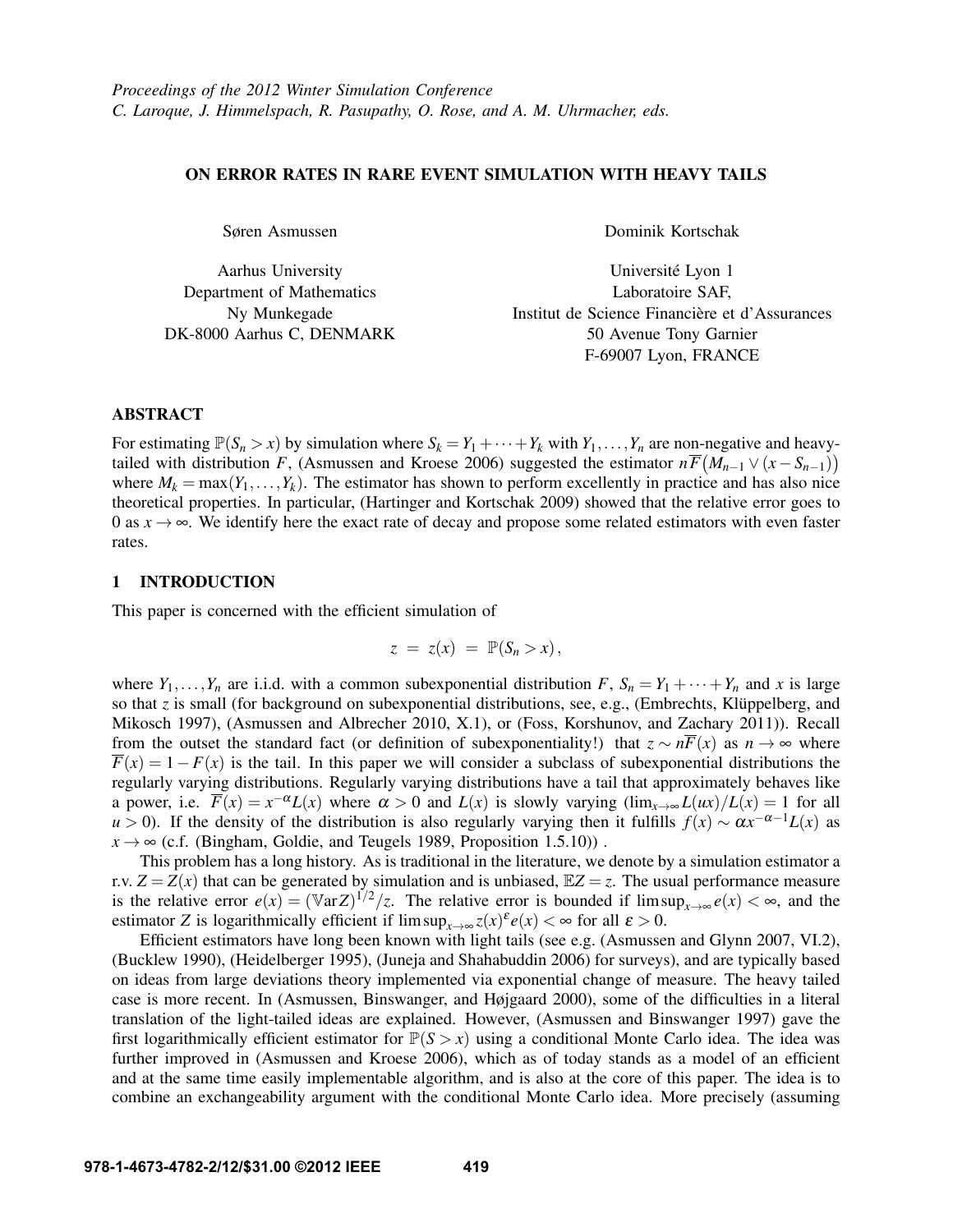existence of densities to exclude multiple maxima) one has

$$
z=n\mathbb{P}(S>x,M_n=Y_n).
$$

where  $M_k = \max(Y_1, \ldots, Y_k)$ . An unbiased simulation estimator of *z* based on simulated values  $Y_1, \ldots, Y_n$ is therefore the conditional expectation

$$
Z_{\rm AK} = n\overline{F}\big(M_{n-1}\vee (x-S_{n-1})\big)
$$

of this expression given  $Y_1, \ldots, Y_{n-1}$ , where  $S_{n-1} = Y_1 + \cdots + Y_{n-1}$ . This estimator, baptized the Asmussen-Kroese estimator by the simulation community, is shown in (Asmussen and Kroese 2006) to have bounded relative error and in (Hartinger and Kortschak 2009) to have vanishing relative error  $(e(x) \rightarrow 0)$ , though the argument for this is rather implicit and no quantitative rates are given.

The contribution of this note is two-fold: to compute the exact error rate of  $Z_{AK}$  in the regularly varying case; and to produce another estimator with a better rate in some cases. Both aspects combine with ideas of higher order subexponential methodology (cf. Remark 1). For subexponential distributions with a lighter tail than regular variation like the Weibull, a corresponding theory is developed in (Asmussen and Kortschak 2012) and summarized in part in Section 5.

For the regularly varying case, our main result is the following:

**Theorem** 1 Assume  $f(x) = \alpha L(x)/x^{\alpha+1}$  where  $L(x)$  is slowly varying. If  $\alpha > 2$  or, more generally,  $\mathbb{E}[Y^2]<\infty$  then

$$
\mathbb{V}\text{ar}Z_{\text{AK}} \sim n^2 \mathbb{V}\text{ar}[S_{n-1}] f(x)^2 = n^2(n-1) \mathbb{V}\text{ar}[Y_1] f(x)^2.
$$

If  $\alpha = 2$  and  $\mathbb{E}[Y^2] = \infty$  then

$$
\mathbb{V}\text{ar}Z_{\text{AK}} \sim 2n^2(n-1)f(x)^2 \int_0^x y \overline{F}(y) \,dy.
$$

If  $\alpha < 2$  then  $\mathbb{V}$ ar $Z_{AK} \sim n^2(n-1)k_{\alpha}F(x)^3$  where

$$
k_{\alpha} = \left(2^{\alpha} + \frac{1}{3}2^{3\alpha} - 2^{2\alpha} + \alpha \int_0^{1/2} ((1-y)^{-\alpha} - 1)^2 y^{-\alpha-1} dy\right)
$$
  
=  $\alpha \int_0^{\infty} [((1-y) \vee y)^{-\alpha} - 1]^2 y^{-\alpha-1} dy.$ 

Remark 1 A main idea of higher order subexponential methodology is the Taylor expansion

$$
\overline{F}(x - S_{n-1}) = \overline{F}(x) + f(x)S_{n-1} + \cdots
$$
 (1)

which easily leads to the refinement

$$
\mathbb{P}(S_n > x) = n\overline{F}(x) + nf(x)\mathbb{E}S_{n-1} + \cdots
$$

at least in the regularly varying case, cf. (Omey and Willekens 1987), (Baltrūnas and Omey 1998) and (Barbe and McCormick 2009). Technically, the Taylor expansion is only useful for moderate *Sn*−1, and large values have to be shown to be negligible by a separate argument; this also is the case in the present paper. One may note that (1) is only useful for heavy-tailed distributions where typically  $\overline{F}(x) >> f(x) >> f'(x) >> \cdots$ — for light-tailed distributions like the exponential typically  $\overline{F}(x)$ ,  $\overline{f}(x)$ ,  $\overline{f}'(x)$ ,... have the same magnitude.  $\Box$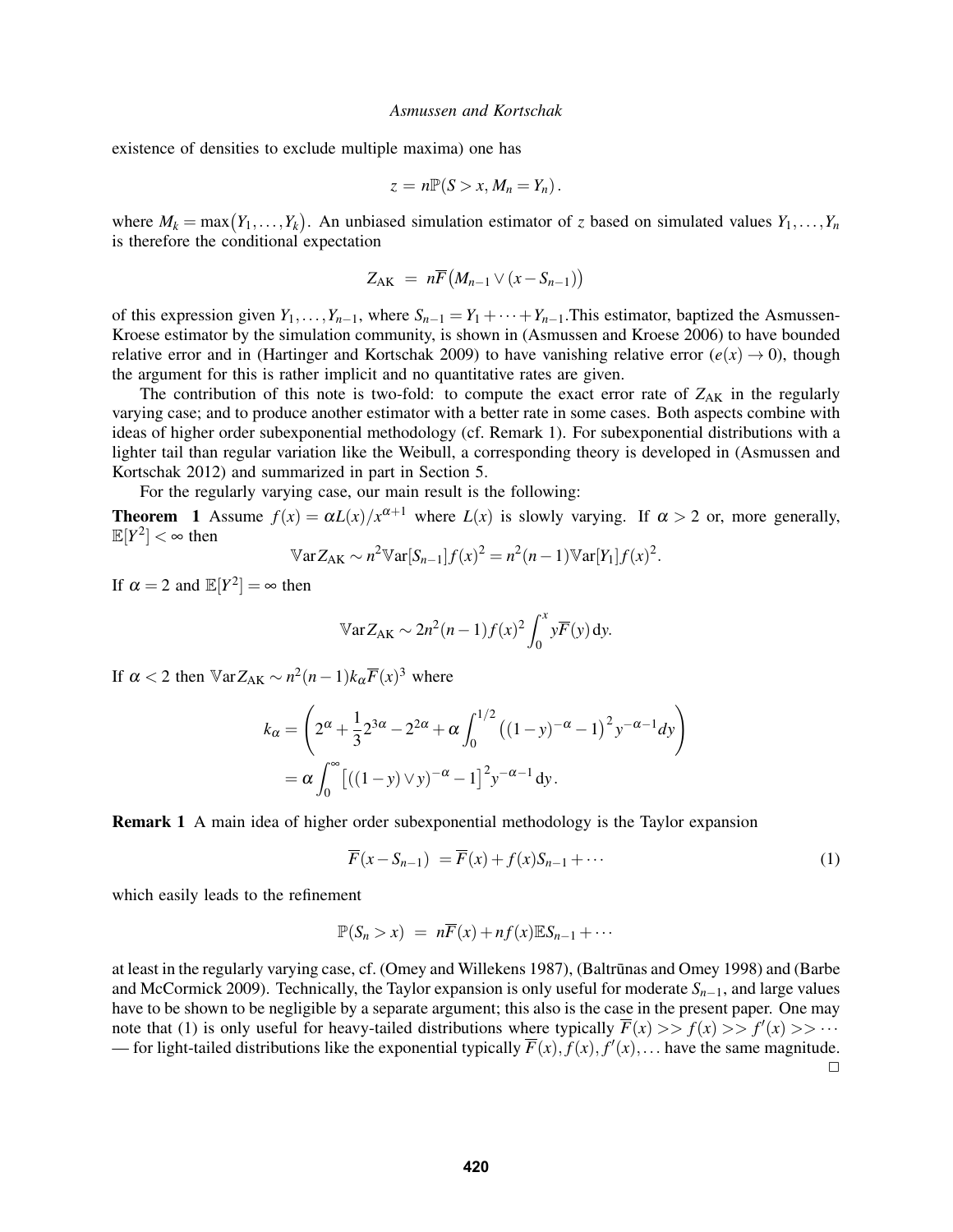**Remark 2** The rates for  $\mathbb{V}arZ_{AK}$  in Theorem 1 have to be compared with the bounded relative error rate *L*(*x*)<sup>2</sup>/*x*<sup>2α</sup>. For α > 2, one sees an improvement to *L*(*x*)<sup>2</sup>/*x*<sup>2α+2</sup>, for α < 2 to *L*(*x*)<sup>3</sup>/*x*<sup>3α</sup>. In Section 3, we exhibit an estimator improving this rate for  $\alpha > 2$  and in Section 4 one for  $1 < \alpha < 2$ .

The feature of vanishing relative error is quite unusual. The few further examples we know of are (Blanchet and Glynn 2008) and (Dupuis, Leder, and Wang 2007) in the setting of dynamic importance sampling, though it should be remarked that the algorithms there are much more complicated than those of this paper and that the rate results are not very explicit.  $\Box$ 

**Remark 3** In applications to ruin theory and the M/G/1 queue, the number *n* of terms in  $S_n$  is an independent r.v. With some effort, our theory can be refined to this case, but we will not give the details here.  $\Box$ 

# 2 PROOF OF THEOREM 1

*Proof of Theorem 1*. We will use the notation  $S_{(n-2)} = S_{n-1} - M_{n-1}$  and  $A_{n,x} = \{M_{n-1} \le x/2(n-1)\}$ . Then the the Asmussen-Kroese estimator can be written as  $Z_{AK} = n(X_1 + X_2)$  where

$$
X_1 = I(A_{n,x}^c)\overline{F}(M_{n-1} \vee (x-S_{n-1})), \quad X_2 = I(A_{n,x})\overline{F}(M_{n-1} \vee (x-S_{n-1})).
$$

Recall that the density of  $M_{n-1}$  is  $(n-1)f(y)F(y)^{n-2}$  and hence the tail is ~  $(n-1)\overline{F}(y)$ . We have

$$
\mathbb{E}[X_1^k] = \mathbb{E}\big[\overline{F}(M_{n-1} \vee x - S_{n-1})^k; S_{(n-2)} > \sqrt{x}, A_{n,x}^c\big] + \mathbb{E}\big[\overline{F}(M_{n-1} \vee x - S_{n-1})^k; S_{(n-2)} \leq \sqrt{x}, A_{n,x}^c\big].
$$

The first term is a  $O(\overline{F}(x)^{k+1}\overline{F}(\sqrt{x}))$ , since we can bound  $\overline{F}(\cdot)$  by  $O(\overline{F}(x))$  and the event  $S_{(n-2)} > \sqrt{x}, A_{n,x}$ has probability  $O(F(x)F(\sqrt{x}))$  since it occurs only if at least one in the i.i.d. sample  $Y_1, \ldots, Y_{n-1}$  that is  $\frac{1}{n}$  as probability  $O(F(x)F(\sqrt{x}))$  since it occurs only if at least of not the maximum exceeds  $\sqrt{x}/(n-2)$  and another exceeds  $x/2$ .

For the second term, note that here  $M_{n-1} \leq S_{n-1} \leq M_{n-1} + \sqrt{S_n}$ *x*. Hence by repeated use of the regular variation property we get the upper bound

$$
\mathbb{E}\left[\overline{F}\left(M_{n-1}\vee(x-M_{n-1}-\sqrt{x})\right)^k;A_{n,x}^c\right]
$$
\n
$$
=\int_{x/(2(n-1))}^{(x-\sqrt{x})/2}\overline{F}(x-\sqrt{x}-y)^k(n-1)f(y)F(y)^{n-2}dy
$$
\n
$$
+\int_{(x-\sqrt{x})/2}^{\infty}\overline{F}(y)^k(n-1)f(y)F(y)^{n-2}dy
$$
\n
$$
\sim (n-1)\Big(\alpha\int_{1/(2(n-1))}^{1/2}y^{-\alpha-1}(1-y)^{-k\alpha}dy+\frac{1}{k+1}2^{\alpha(k+1)}\Big)\overline{F}(x)^{k+1}
$$

where we used

$$
\int_{x/(2(n-1))}^{(x-\sqrt{x})/2} \overline{F}(x-\sqrt{x}-y)^k f(y) F(y)^{n-2} dy \sim \int_{x/(2(n-1))}^{(x-\sqrt{x})/2} \overline{F}(x-\sqrt{x}-y)^k f(y) dy
$$
  
\n
$$
= \int_{1/(2(n-1))}^{(1-1/\sqrt{x})/2} \overline{F}(x-\sqrt{x}-xz)^k f(xz) x dz
$$
  
\n
$$
\sim x \overline{F}(x)^k f(x) \int_{1/(2(n-1))}^{(1-1/\sqrt{x})/2} (1-1/\sqrt{x}-z)^{-\alpha k} z^{-\alpha-1} dz
$$
  
\n
$$
\sim \alpha \overline{F}(x)^{k+1} \int_{1/(2(n-1))}^{1/2} (1-z)^{-\alpha k} z^{-\alpha-1} dz.
$$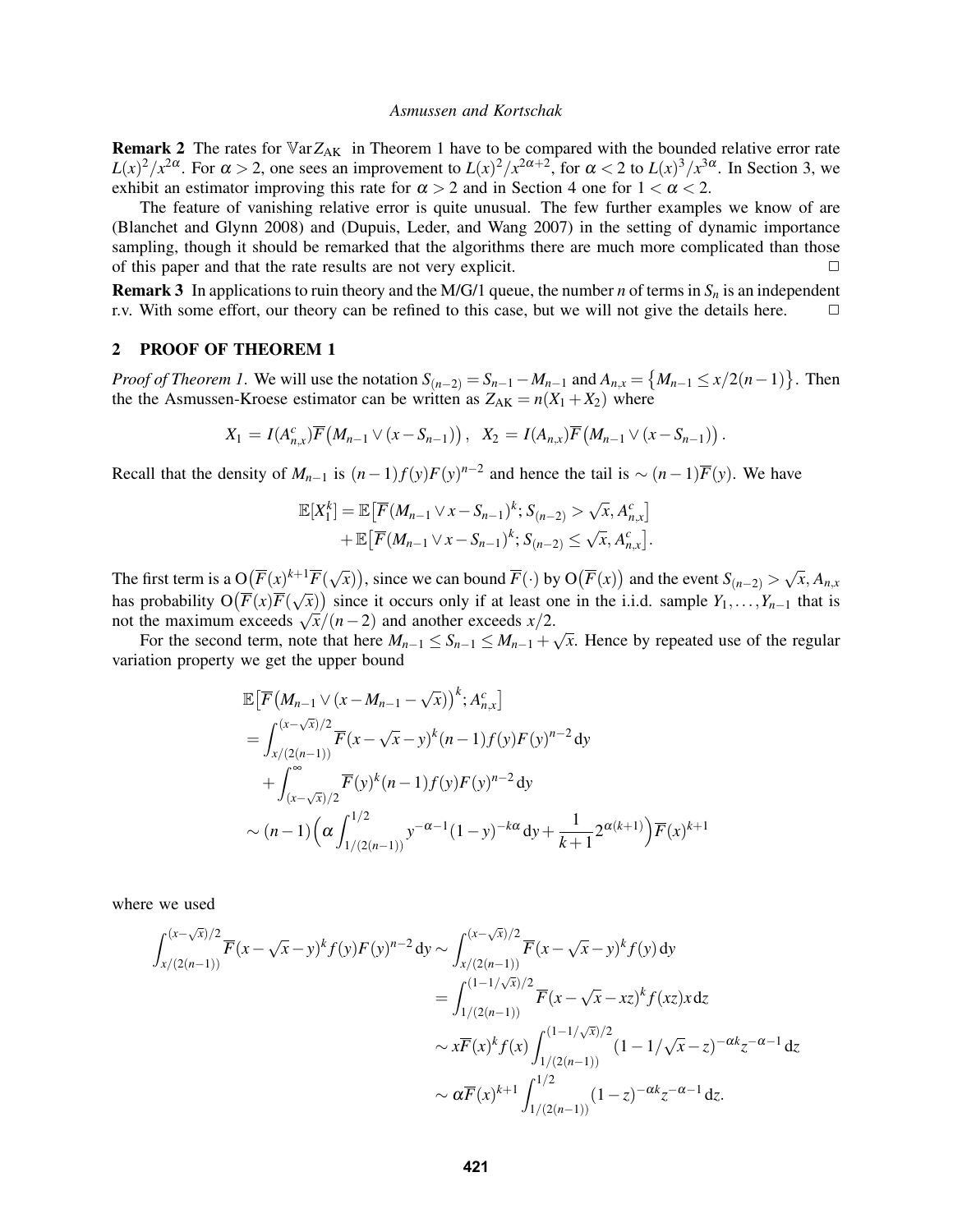Omitting  $\sqrt{x}$  gives the same lower bound, so

$$
\mathbb{E}[X_1^k] \sim (n-1) \Big( \alpha \int_{1/(2(n-1))}^{1/2} y^{-\alpha-1} (1-y)^{-k\alpha} dy + \frac{1}{k+1} 2^{\alpha(k+1)} \Big) \overline{F}(x)^{k+1}.
$$

Next consider  $X_2$ . If  $M_{n-1} \leq x/2(n-1)$ , then  $S_{n-1} \leq x/2$  and so

$$
X_2 = I(A_{n,x})\overline{F}(x - S_{n-1}) = \overline{F}(x) - I(A_{n,x}^c)\overline{F}(x) + I(A_{n,x})S_{n-1}f(\Xi) = \overline{F}(x) - X_{2,1} + X_{2,2}
$$
(2)

where  $x - S_{n-1} \leq \Xi \leq x$ . Now

$$
\mathbb{E}[X_{2,1}^k] = \overline{F}(x)^k \mathbb{P}(A_{n,x}^c) \sim (n-1)2^{\alpha}(n-1)^{\alpha} \overline{F}(x)^{k+1}.
$$

To evaluate  $\mathbb{E}[X_{2,2}^k]$ , we split the expectation into  $S_{n-1} \leq \varepsilon x$  and  $S_{n-1} \geq \varepsilon x$ , for some  $1/(2(n-1)) > \varepsilon > 0$ . When  $S_{n-1} \leq \varepsilon x$ , then since  $f(x) \sim \sup_{y>x} f(y)$  (c.f. (Bingham, Goldie, and Teugels 1989, Theorem 1.5.3)) we have  $f(x) \lesssim f(\Xi) \lesssim f((1-\varepsilon)x)$ . This and monotone convergence gives

$$
\lim_{\varepsilon \to 0} \lim_{x \to \infty} \frac{\mathbb{E}\left[S_{n-1}^k f(\Xi)^k; S_{n-1} \leq \varepsilon x\right]}{f(x)^k \mathbb{E}\left[S_{n-1}^k; S_{n-1} \leq \varepsilon x\right]} = 1.
$$

Further by (Bingham, Goldie, and Teugels 1989, Proposition 1.5.8 and 1.5.9a) and partial integration

$$
\mathbb{E}\left[S_{n-1}^k; S_{n-1} \leq \varepsilon x\right] = k \int_0^{\varepsilon x} y^{k-1} \overline{F}_{S_{n-1}}(y) \mathrm{d}y - (\varepsilon x)^k \overline{F}_{S_{n-1}}(\varepsilon x) \sim \begin{cases} \mathbb{E}S_{n-1}^k & \mathbb{E}Y_1^k < \infty, \\ k \int_0^x y^{k-1} \overline{F}_{S_{n-1}}(y) \mathrm{d}y & \alpha = k, \\ \varepsilon^{k-\alpha} \frac{\alpha}{k-\alpha} x^k \overline{F}_{S_{n-1}}(x) & \alpha < k. \end{cases}
$$

If  $\epsilon x \leq S_{n-1} \leq x/2$  then it holds uniformly in  $S_{n-1}$  that

$$
\lim_{x \to \infty} \frac{S_{n-1}f(\Xi)}{\overline{F}(x)} = \lim_{x \to \infty} \frac{\overline{F}(x - S_{n-1}) - \overline{F}(x)}{\overline{F}(x)} = (1 - S_{n-1}/x)^{-\alpha} - 1,
$$

and hence

$$
\mathbb{E}\big[S_{n-1}^k f(\Xi)^k; S_{n-1} > \varepsilon x, M_{n-1} \le x/(2(n-1))\big] \sim \overline{F}(x)^k \mathbb{E}\big[\big((1 - S_{n-1}/x)^{-\alpha} - 1\big)^k; S_{n-1} > \varepsilon x, M_{n-1} \le x/(2(n-1))\big].
$$

As above we can split the expectation into  $S_{(n-2)} \leq \sqrt{x}$  and  $S_{(n-2)} > \sqrt{x}$ *x*, such that we can prove that for  $x \rightarrow \infty$ 

$$
\mathbb{E}\left[\left((1-S_{n-1}/x)^{-\alpha}-1\right)^{k}; S_{n-1} > \varepsilon x, M_{n-1} \leq x/(2(n-1))\right]
$$
  
\n
$$
\sim \mathbb{E}\left[\left((1-M_{n-1}/x)^{-\alpha}-1\right)^{k}; \varepsilon x < M_{n-1} \leq x/(2(n-1))\right]
$$
  
\n
$$
\sim (n-1)\int_{\varepsilon x}^{x/(2(n-1))} \left((1-y/x)^{-\alpha}-1\right)^{k} f(y) dy
$$
  
\n
$$
\sim (n-1)x \int_{\varepsilon}^{1/(2(n-1))} \left((1-y)^{-\alpha}-1\right)^{k} f(yx) dy
$$
  
\n
$$
\sim (n-1)x f(x) \int_{\varepsilon}^{1/(2(n-1))} \left((1-y)^{-\alpha}-1\right)^{k} y^{-\alpha-1} dy
$$
  
\n
$$
\sim \alpha (n-1)\overline{F}(x) \int_{\varepsilon}^{1/(2(n-1))} \left((1-y)^{-\alpha}-1\right)^{k} y^{-\alpha-1} dy.
$$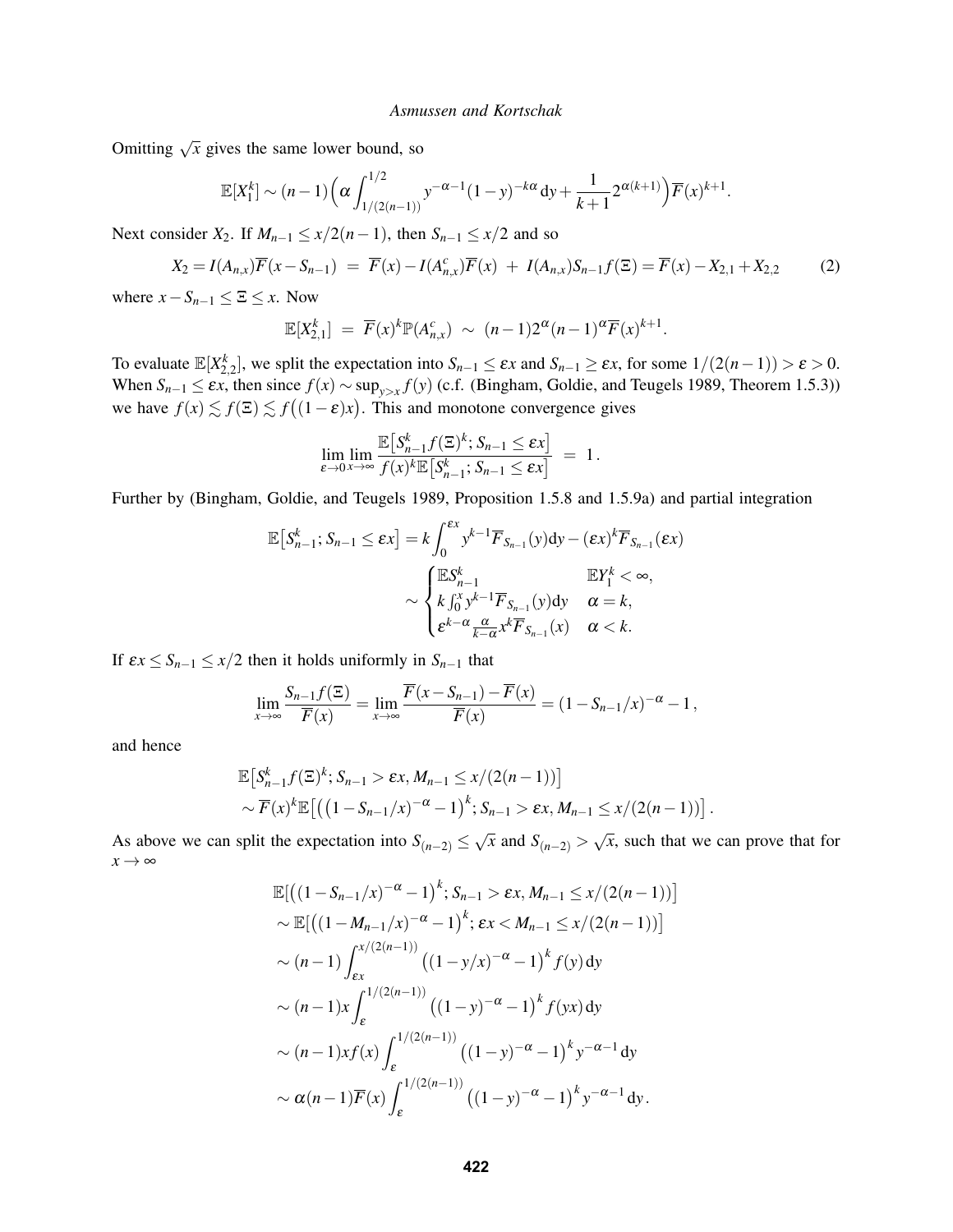Here  $(\cdot)^k$  is of order  $y^k$  at  $y = 0$ . Since  $\varepsilon$  was arbitrary, it follows that if  $\mathbb{E}[Y^2] < \infty$ 

$$
\mathbb{E}[X_{2,2}^2] \sim f(x)^2 \mathbb{E}[S_{n-1}^2].
$$

If  $\alpha = 2$  and  $\mathbb{E}[Y^2] = \infty$ , (Bingham, Goldie, and Teugels 1989, Proposition 1.5.9a) yields

$$
\mathbb{E}[X_{2,2}^2] \sim 2f(x)^2(n-1)\int_0^x y\overline{F}(y) \,dy.
$$

If  $\alpha < 2$ ,

$$
\mathbb{E}[X_{2,2}^2] \sim \alpha (n-1) \overline{F}(x)^3 \int_0^{1/(2(n-1))} ((1-y)^{-\alpha} - 1)^2 y^{-\alpha-1} dy.
$$

Further if  $\mathbb{E}[Y_1] < \infty$ , then  $\mathbb{E}[X_{2,2}] \sim f(x)\mathbb{E}[S_{n-1}]$ . If  $\alpha = 1$  and  $\mathbb{E}[Y_1] = \infty$ , then

$$
\mathbb{E}[X_{2,2}]\sim (n-1)f(x)\int_0^x \overline{F}(y) \,dy.
$$

If  $\alpha$  < 1, then

$$
\mathbb{E}[X_{2,2}] \sim \alpha(n-1) \int_0^{1/(2(n-1))} \left( (1-y)^{-\alpha} - 1 \right) y^{-\alpha-1} dy \overline{F}(x)^2.
$$

Now recall the formula

$$
\mathbb{V}\text{ar}[X+Y] = \mathbb{V}\text{ar}[X] + \mathbb{V}\text{ar}[Y] + 2\mathbb{C}ov[X,Y].
$$

Using

$$
\mathbb{E}[X_1X_2] = \mathbb{E}[X_{2,1}X_{2,2}] = 0, \quad \mathbb{E}[X_2] \sim \overline{F}(x), \quad \mathbb{E}[X_{2,1}]\mathbb{E}[X_{2,2}] = o(\mathbb{E}[X_{2,2}^2]),
$$

we get

$$
\frac{1}{n^2}\mathbb{V}\text{ar}[Z_{AK}] = \mathbb{V}\text{ar}[X_1] + \mathbb{V}\text{ar}[X_{2,1}] + \mathbb{V}\text{ar}[X_{2,2}] - 2\overline{F}(x)\mathbb{E}[X_1].
$$

Collecting all terms we get that for  $\alpha \ge 2 \text{Var}[X_{2,2}]$  dominates the other terms asymptotically and for  $\alpha < 2$ we get

$$
\frac{1}{n^2} \mathbb{V} \text{ar} Z_{\text{AK}} \sim (n-1) \left( \alpha \int_{1/(2(n-1))}^{1/2} y^{-\alpha-1} (1-y)^{-2\alpha} dy + \frac{1}{3} 2^{3\alpha} + (2(n-1))^{\alpha} \right.
$$
  
\n
$$
-2\alpha \int_{1/(2(n-1))}^{1/2} y^{-\alpha-1} (1-y)^{-\alpha} dy - 2^{2\alpha}
$$
  
\n
$$
+ \alpha \int_{0}^{1/(2(n-1))} ((1-y)^{-\alpha} - 1)^2 y^{-\alpha-1} dy \Big) \overline{F}(x)^3
$$
  
\n
$$
= (n-1) \left( \alpha \int_{1/(2(n-1))}^{1/2} y^{-\alpha-1} ((1-y)^{-2\alpha} - 2(1-y)^{-\alpha}) dy + \frac{1}{3} 2^{3\alpha} \right.
$$
  
\n
$$
+ (2(n-1))^{\alpha} - 2^{2\alpha} + \alpha \int_{0}^{1/(2(n-1))} ((1-y)^{-\alpha} - 1)^2 y^{-\alpha-1} dy \Big) \overline{F}(x)^3
$$
  
\n
$$
= (n-1) \left( -\alpha \int_{1/(2(n-1))}^{1/2} y^{-\alpha-1} dy + \frac{1}{3} 2^{3\alpha} + (2(n-1))^{\alpha} - 2^{2\alpha} \right.
$$
  
\n
$$
+ \alpha \int_{0}^{1/2} ((1-y)^{-\alpha} - 1)^2 y^{-\alpha-1} dy \Big) \overline{F}(x)^3
$$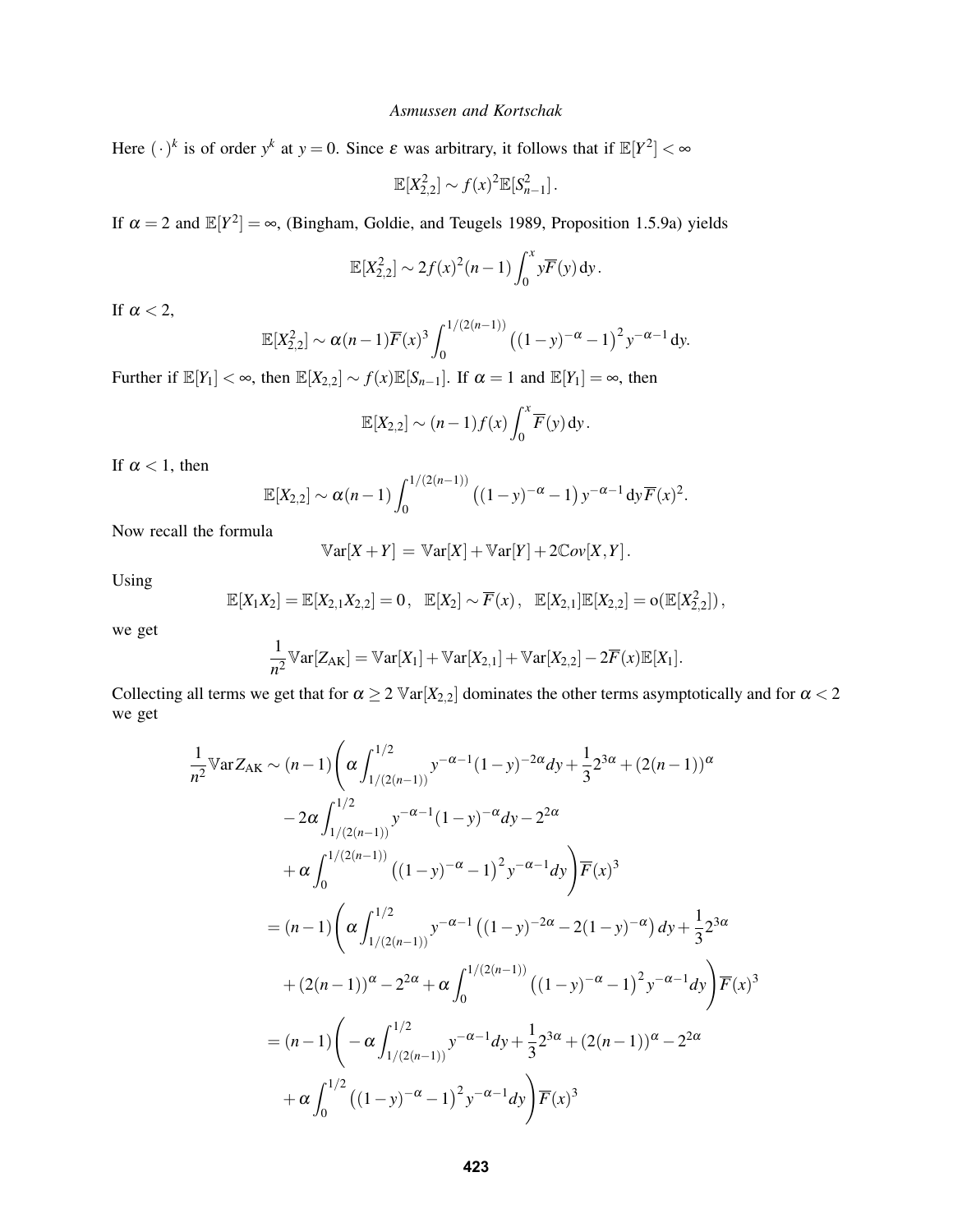$$
= (n-1)\left(2^{\alpha} + \frac{1}{3}2^{3\alpha} - 2^{2\alpha} + \alpha \int_0^{1/2} ((1-y)^{-\alpha} - 1)^2 y^{-\alpha-1} dy\right) \overline{F}(x)^3.
$$

**Remark 4** In the case  $\alpha = 2$ ,  $\mathbb{E}[Y^2] = \infty$ , the above discussion leads to asking for more explicit growth rates of

$$
I(x) = \int_0^x y \overline{F}(y) dy = \int_0^x \frac{L(y)}{y} dy.
$$

An obvious conjecture is that the order is  $L(x) \log x$ . But this turns out not be true for all  $L(x)$ . For a more detailed analysis, assume that  $L(x) \sim c \exp\left\{ \int_a^x e(t) / t \, dt \right\}$  where  $e(t)$  is differentiable and  $a, c > 0$ . Further we assume that  $I(x) \to \infty$ . If there exists a  $\kappa \neq -1$  with

$$
\lim_{t \to \infty} \frac{e'(t)t}{e(t)^2} \to -\kappa
$$

then a partial integration argument yields  $I(x) \sim L(x)/( \kappa + 1)e(x)$ . For example, if  $L(x) \sim (\log x)^{\beta}$  we can choose  $e(x) = \frac{\beta}{\log x}$  and  $\kappa = \frac{1}{\beta}$ , so that hence  $I(x) \sim L(x) \log(x)/\beta + 1$ . Another example is  $L(x) \sim$  $\exp\{( (\log \log x)^\gamma ) \}$  where  $\gamma > 0$ . Then  $e(x) = \gamma (\log \log x)^{\gamma - 1} / \log x$ ,  $\kappa = 0$  and  $I(x) \sim L(x \log x / \gamma (\log \log x)^{\gamma - 1}$ .

On the other hand if  $e(x) \log x \to \tau$  and  $\tau \neq -1$ , it can be shown that  $I(x) \sim L(x) \log(x)/\tau + 1$ . Again for  $L(x) \sim (\log x)^{\beta}$  we can choose  $e(x) = \beta/\log x$  and  $\tau = \beta$  and find as above that  $I(x) \sim$ *L*(*x* log*x*/γ(loglog*x*) γ−1 . The contract of the contract of the contract of the contract of the contract of the contract of the contract of the contract of the contract of the contract of the contract of the contract of the contract of the contrac

### 3 AN IMPROVED ESTIMATOR FOR  $\alpha > 2$

In the case of finite second moment we get that the error is basically given by the variance of the term *X*<sub>2,2</sub> in (2). Since for large values of *x X*<sub>2,2</sub> is close to  $S_{n-1}f(x)$  a natural idea is to use this approximation as a control variate which results in the estimator

$$
Z = Z_{AK} + n(ES_{n-1} - S_{n-1})f(x).
$$
 (3)

The next theorem shows that this estimator is indeed an improvement over  $Z_{AK}$ .

**Theorem 2** Assume  $f'(x) = -\alpha(\alpha - 1)L(x)/x^{\alpha+2}$ . If  $\alpha > 4$  or, more generally,  $\mathbb{E}[Y^4] < \infty$  then

$$
\mathbb{V}\text{ar}Z \sim \frac{1}{4}n^2 \mathbb{V}\text{ar}[S_{n-1}^2]f'(x)^2.
$$

If  $\alpha = 4$  and  $\mathbb{E}[Y^4] = \infty$  then

$$
\mathbb{V}\text{ar}Z \sim n^2(n-1)f'(x)^2 \int_0^x y^3 \overline{F}(y)dy.
$$

If  $2 < \alpha < 4$  then  $\sqrt{\alpha}Z \sim n^2(n-1)k_{\alpha}F(x)^3$  where

$$
k_{\alpha} = \alpha \int_0^{\infty} \left( ((1-z) \vee z)^{-\alpha} - 1 - \alpha z \right)^2 z^{-\alpha - 1} dz.
$$

*Proof.* The proof is a variation of the proof of Theorem 1. Define  $A_{n,x} = \{M_{n-1} \le x/2(n-1)\}\.$  At first note that  $\mathbb{V}arZ = n^2 \mathbb{V}arZ_1$  where  $Z_1 = \overline{F}(x - S_{n-1} \vee M_{n-1}) - S_{n-1}f(x)$ . We will use

$$
Z_1 = Z_1 I\left(A_{n,x}^c\right) + Z_1 I\left(A_{n,x}\right) = X_1 + X_2.
$$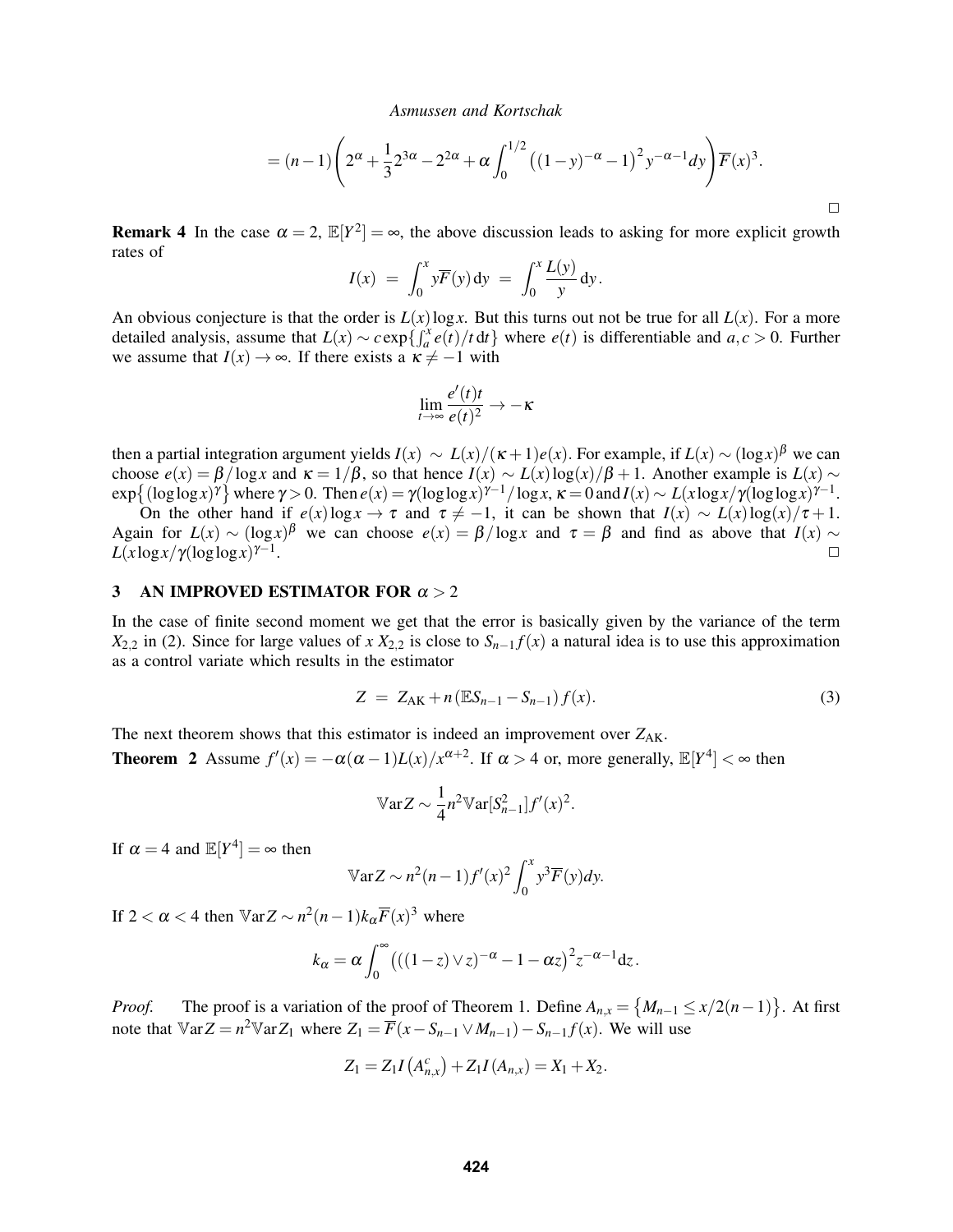Similar to the proof of Theorem 1 we get that

$$
\mathbb{E}X_{1}^{k} = \mathbb{E}\left[\left(\overline{F}(x - S_{n-1} \vee M_{n-1}) - S_{n-1}f(x)\right)^{k}; A_{n,x}^{c}\right] \\
\sim \mathbb{E}\left[\left(\overline{F}(x - M_{n-1} \vee M_{n-1}) - M_{n-1}f(x)\right)^{k}; A_{n,x}^{c}\right] \\
= x(n-1) \int_{\frac{1}{2(n-1)}}^{\infty} \left[\overline{F}((x - xz) \vee xz) - xzf(x)\right]^{k} f(xz) F(xz)^{n-2} dz \\
\sim \alpha(n-1)\overline{F}(x)^{k+1} \int_{\frac{1}{2(n-1)}}^{\infty} \left[((1-z) \vee z)^{-\alpha} - \alpha z\right]^{k} z^{-\alpha-1} dz.
$$

If  $M_{n-1} \leq x/2(n-1)$ , then  $S_{n-1} \leq x/2$  and so

$$
X_2 = \overline{F}(x) - \overline{F}(x)I(A_{n,x}^c) + (\overline{F}(x - S_{n-1}) - F(x) - S_{n-1}f(x))I(A_{n,x})
$$
  
=  $\overline{F}(x) - I(A_{n,x}^c)\overline{F}(x) - \frac{1}{2}I(A_{n,x})S_{n-1}^2f'(\Xi) = \overline{F}(x) - X_{2,1} + X_{2,2}.$ 

where  $x - S_{n-1} \leq \Xi \leq x$ .

Proceeding as in the proof of Theorem 1 we get that

$$
\mathbb{E}[X_{2,1}^k] = \overline{F}(x)^k \mathbb{P}(A_{n,x}^c) \sim (n-1)2^{\alpha}(n-1)^{\alpha} \overline{F}(x)^{k+1}.
$$

To evaluate  $\mathbb{E}[X_{2,2}^k]$ , we split the expectation into  $S_{n-1} \leq \varepsilon x$  and  $S_{n-1} \geq \varepsilon x$ , for some  $1/(2(n-1)) > \varepsilon > 0$ . When  $S_{n-1} \leq \varepsilon x$ , we have  $-f'(x) \leq -f'(\overline{z}) \leq -f'((1-\varepsilon)x)$ . This and monotone convergence gives

$$
\lim_{\varepsilon \to 0} \lim_{x \to \infty} \frac{\mathbb{E}\left[S_{n-1}^{2k} f'(\Xi)^k; S_{n-1} \leq \varepsilon x\right]}{f'(x)^k \mathbb{E}\left[S_{n-1}^{2k}; S_{n-1} \leq \varepsilon x\right]} = 1.
$$

Further by (Bingham, Goldie, and Teugels 1989, Proposition 1.5.8 and 1.5.9a) and partial integration

$$
\mathbb{E}\left[S_{n-1}^{2k};S_{n-1}\leq \epsilon x\right]=2k\int_{0}^{\epsilon x}y^{2k-1}\overline{F}_{S_{n-1}}(y)\mathrm{d}y-(\epsilon x)^{2k}\overline{F}_{S_{n-1}}(\epsilon x)
$$

$$
\sim\begin{cases} \mathbb{E}S_{n-1}^{2k} & \mathbb{E}Y_{1}^{2k}<\infty, \\ 2k\int_{0}^{x}y^{2k-1}\overline{F}_{S_{n-1}}(y)\mathrm{d}y & \alpha=2k, \\ \epsilon^{2k-\alpha}\frac{\alpha}{2k-\alpha}x^{2k}\overline{F}_{S_{n-1}}(x) & \alpha<2k. \end{cases}
$$

If  $\epsilon x \leq S_{n-1} \leq x/2$  then it holds uniformly in  $S_{n-1}$  that

$$
\frac{-S_{n-1}^2 f'(\Xi)}{2\overline{F}(x)} \sim \frac{\overline{F}(x - S_{n-1}) - \overline{F}(x) - S_{n-1}f(x)}{\overline{F}(x)} \sim (1 - S_{n-1}/x)^{-\alpha} - 1 - \alpha \frac{S_{n-1}}{x},
$$

and hence

$$
\frac{1}{2} \mathbb{E} \left[ S_{n-1}^{2k} (-f(\Xi))^k ; S_{n-1} > \varepsilon x, M_{n-1} \le x/(2(n-1)) \right]
$$
\n
$$
\sim \overline{F}(x)^k \mathbb{E} \left[ \left( 1 - S_{n-1}/x \right)^{-\alpha} - 1 - \alpha S_{n-1}/x \right)^k ; S_{n-1} > \varepsilon x, M_{n-1} \le x/(2(n-1)) \right]
$$
\n
$$
\sim \overline{F}(x)^k \mathbb{E} \left[ \left( (1 - M_{n-1}/x)^{-\alpha} - 1 - \alpha M_{n-1}/x \right)^k ; \varepsilon x < M_{n-1} \le x/(2(n-1)) \right]
$$
\n
$$
\sim \alpha(n-1) \overline{F}(x)^{k+1} \int_{\varepsilon}^{1/(2(n-1))} \left( (1 - y)^{-\alpha} - 1 - \alpha y \right)^k y^{-\alpha-1} dy.
$$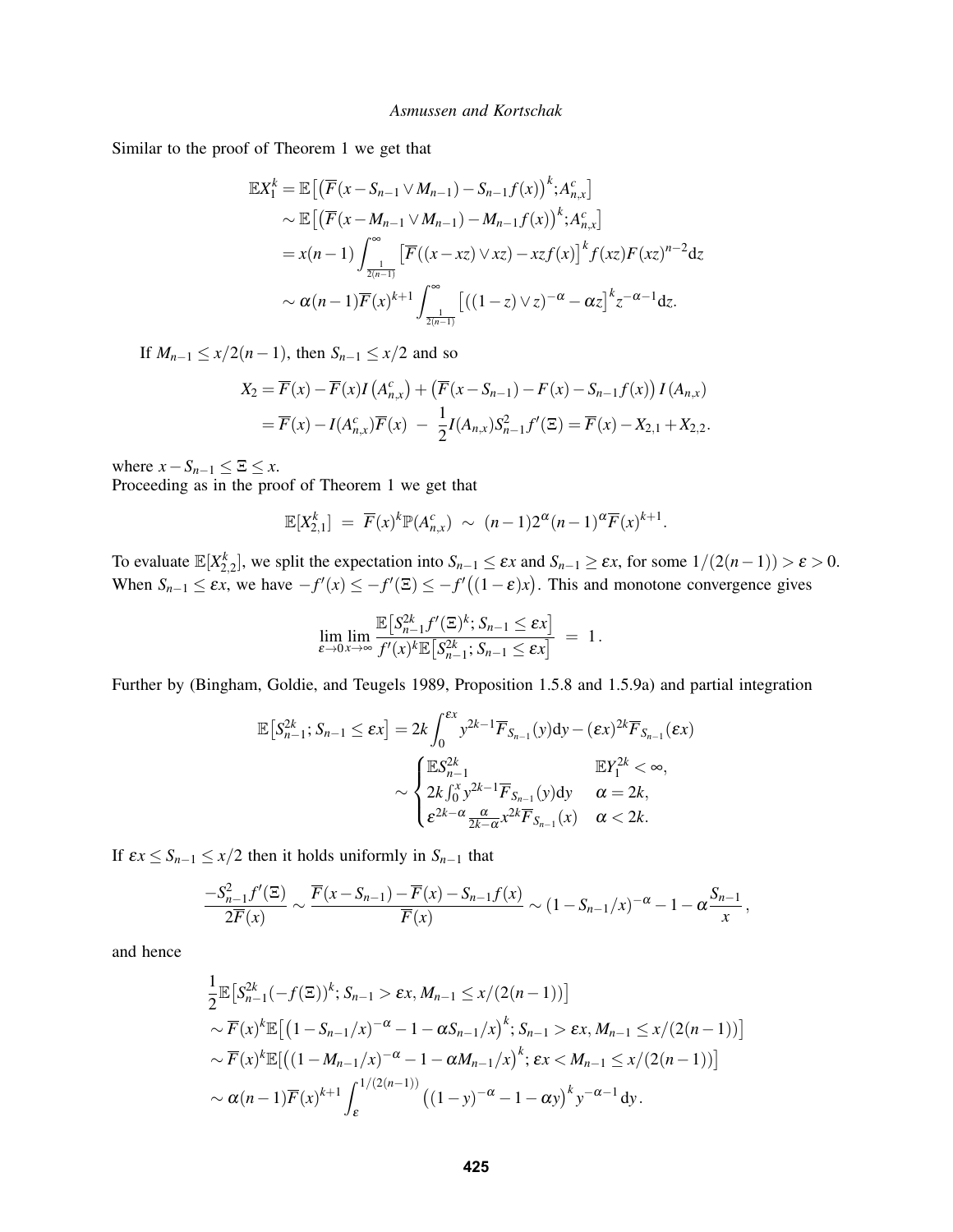Here  $(\cdot)^k$  is of order  $y^{2k}$  at  $y = 0$ . Since  $\varepsilon$  was arbitrary, it follows that if  $\mathbb{E}[Y^4] < \infty$ 

$$
\mathbb{E}[X_{2,2}^k] \sim \frac{1}{2^k} (-f'(x))^k \mathbb{E}[S_{n-1}^{2k}].
$$

If  $\alpha = 4$  and  $\mathbb{E}[Y^4] = \infty$ , (Bingham, Goldie, and Teugels 1989, Proposition 1.5.9a) yields

$$
\mathbb{E}[X_{2,2}^2] \sim (n-1)f'(x)^2 \int_0^x y^3 \overline{F}(y) \,dy.
$$

If  $\alpha < 4$ ,

$$
\mathbb{E}[X_{2,2}^2] \sim \alpha (n-1) \overline{F}(x)^3 \int_0^{1/(2(n-1))} ((1-y)^{-\alpha} - 1 - \alpha y)^2 y^{-\alpha-1} dy.
$$

Further since  $\mathbb{E}[Y_1^2] < \infty$ ,  $\mathbb{E}[X_{2,2}] \sim -\frac{1}{2}$  $\frac{1}{2}f'(x)\mathbb{E}[S_{n-1}^2]$ . Finally with the same collecting of terms as in the proof of Theorem 1 the Theorem follows.

# 4 AN IMPROVED ESTIMATOR FOR  $1 < \alpha < 2$

If  $\mathbb{E}Y_1^2 = \infty$  then the estimator (3) has  $\mathbb{V}\text{ar}(Z) = \infty$  so this estimator is no improvement for  $\alpha < 2$ . Nevertheless it is an interesting question if we can improve on  $Z_{AK}$  also in this case. In this section we will consider the case of  $1 < \alpha < 2$  where we have a finite mean but an infinite second moment. We will denote with  $Y_{(1)} \leq \cdots \leq Y_{(n)}$  the order statistic of  $Y_1, \ldots, Y_n$ , with  $M_k = \max_{1 \leq i \leq k} Y_i$  and with  $S_k = \sum_{i=1}^k Y_i$ . At first note that

$$
\mathbb{P}(S_n > x) = \mathbb{P}\left(S_n > x, Y_{(n-1)} \le \frac{x}{2(n-1)}\right)
$$
 (4)

$$
+\,\mathbb{P}\Big(S_n > x, Y_{(n-1)} > \frac{x}{2(n-1)}\Big). \tag{5}
$$

We will use separate estimators for (4) and (5). By conditioning on the two largest elements and using symmetry

$$
\mathbb{P}\left(S_n > x, Y_{(n-1)} > \frac{x}{2(n-1)}\right) = n(n-1)\mathbb{P}\left(Y_1 > \frac{x}{2(n-1)}\right)^2 p_{n,x}
$$

where

$$
p_{n,x} = \mathbb{P}\Big(S_n > x, \min_{i \in \{n-1,n\}} Y_i \ge M_{n-2} \Big| \min_{i \in \{n-1,n\}} Y_i > \frac{x}{2(n-1)}\Big).
$$

Denote with  $Z^{c}(x)$  the crude Monte Carlo estimator of  $p_{n,x}$ , i.e. we first simulate  $Y_{n-1}, Y_n$  conditioned to exceed  $x/2(n-1)$  then the rest normal and use the estimator

$$
Z^{c}(x) = I(S_n > x) I(\min(Y_{n-1}, Y_n) \ge M_{n-2})
$$

[note that conditioned r.v. generation is easy whenever inversion is available, cf. (Asmussen and Glynn 2007, p. 39)]. The estimator

$$
Z^{b}(x) = n(n-1)\overline{F}(x/(2(n-1)))^{2}Z^{c}(x)
$$

is an unbiased estimator for (5) and as  $x \rightarrow \infty$ 

$$
\begin{aligned} \mathbb{V}\text{ar}\,Z^{b}(x) &= \mathbb{V}\text{ar}\big[Z^{s}(x)\big]\,(n(n-1))^{2}\overline{F}(x/2(n-1))^{4} \\ &\lesssim 2^{4\alpha}n^{2}(n-1)^{4\alpha+2}\overline{F}(x)^{4} .\end{aligned}
$$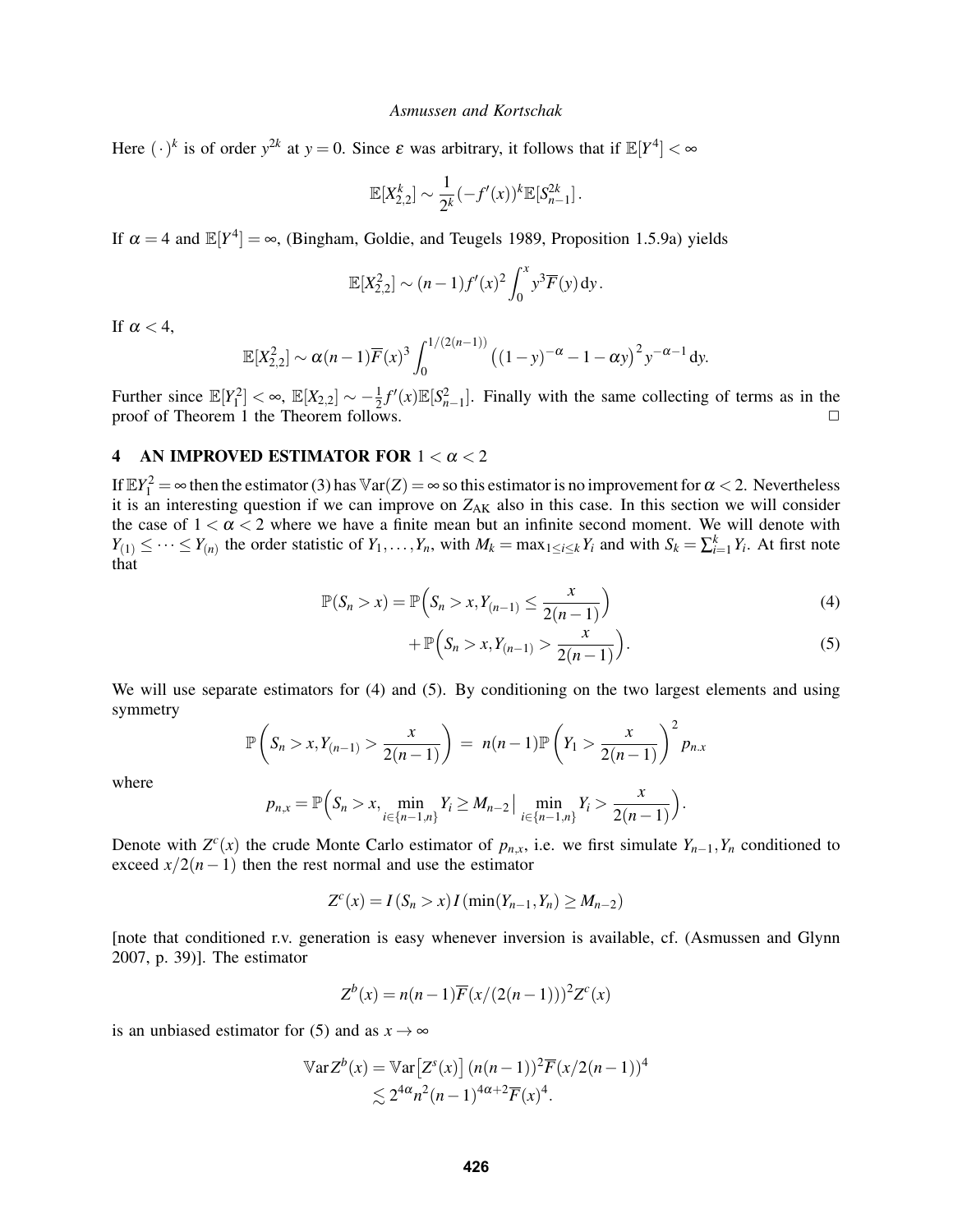So we have to find an estimator for (4). By conditioning on the largest element and using symmetry we get that

$$
\mathbb{P}\Big(S_n > x, X_{(n-1)} \leq \frac{x}{2(n-1)}\Big) = n \mathbb{P}\Big(S_n > x, M_{n-1} \leq \frac{x}{2(n-1)}\Big).
$$

Let  $\widetilde{f}$  be an importance sampling density of the form  $\widetilde{L}(x)/x^{\widetilde{\alpha}}$  with  $\widetilde{\alpha} < 2\alpha - 2$  and  $\widetilde{\mathbb{P}}, \widetilde{\mathbb{E}}$  the corresponding probability- and expectation operators. We will assume that  $\tilde{f}$  is bonded away from zero on finite intervals. We now combine the estimator which conditions on  $S_{n-1}$  with importance sampling and a control variate to get the estimator

$$
Z^{s}(x) = (\overline{F}(x - S_{n-1}) - \overline{F}(x))LI_{n,x} + \overline{F}(x)\mathbb{P}(I_{n,x})
$$

where  $L = \prod_{i=1}^{n-1} f(Y_i) / \widetilde{f}(Y_i)$  is the likelihood ratio and  $I_{n,x}$  is the indicator of the event  $M_{n-1} \le x/2(n-1)$ . Since  $f(x) \sim \sup_{z \geq x} f(z)$  (e.g. (Bingham, Goldie, and Teugels 1989, Theorem 1.5.3)), we get by Taylor expansion

$$
\widetilde{\mathbb{E}}\big[\big(\overline{F}(x-S_{n-1})-\overline{F}(x)\big)LI_{n,x}\big] \lesssim f(x/2)\widetilde{\mathbb{E}}[S_{n-1}LI_{n,x}] \leq f(x/2)\mathbb{E}S_{n-1}
$$

and with the same arguments

$$
\widetilde{\mathbb{E}}\big[\big(\overline{F}(x-S_{n-1})-\overline{F}(x)\big)LI_{n,x}\big]^2\lesssim f(x/2)^2\widetilde{\mathbb{E}}[S_{n-1}^2L^2].
$$

We have that

$$
\widetilde{\mathbb{E}}[S_{n-1}^2 L^2] = (n-1)\widetilde{\mathbb{E}}\Big[Y_1^2 \frac{f(Y_1)^2}{\widetilde{f}(Y_1)^2} \prod_{i=2}^n \frac{f(Y_i)^2}{\widetilde{f}(Y_i)^2}\Big] + (n-1)(n-2)\widetilde{\mathbb{E}}\Big[Y_1 \frac{f(Y_1)^2}{\widetilde{f}(Y_1)^2} Y_2 \frac{f(Y_2)^2}{\widetilde{f}(Y_2)^2} \prod_{i=3}^n \frac{f(Y_i)^2}{\widetilde{f}(Y_i)^2}\Big]
$$

.

Since for  $k = 0, 1, 2$ 

$$
\widetilde{\mathbb{E}}\Big[Y^k\frac{f(Y_i)^2}{\widetilde{f}(Y_i)^2}\Big] \ = \ \int y^k\frac{f(y)^2}{\widetilde{f}(y)}\,dy \ < \ \infty
$$

(the integrand is regularly varying with index  $k - 2\alpha - 2 + \tilde{\alpha} + 1 < -1$ ), it follows by independence that  $\widetilde{\mathbb{E}}[S_{n-1}^2 L^2] < \infty$  and hence  $\widetilde{\mathbb{Var}}(Z^s(x)) = \mathcal{O}(f(x)^2)$ . Thus we have shown

**Theorem 3** Assume  $f(x) = \alpha L(x)/x^{\alpha+1}$ . If  $1 < \alpha < 2$  then the estimator  $Z(x) = Z^b(x) + nZ^s(x)$  is an unbiased estimator for  $\mathbb{P}(S_n > x)$  with

$$
\mathbb{V}\text{ar}(Z(x)) = \mathcal{O}(f(x)^2)
$$

Remark 5 Note that for a fixed number of simulations the confidence interval (of fixed level) for the estimator  $Z(x)$  has a length of order  $f(x)$ . This is the same order as the error of the asymptotic approximation  $\mathbb{P}(S_n > x) - n\overline{F}(x).$ 

# 5 THE WEIBULL CASE

We finally give a brief survey of our results for the Weibull case  $\overline{F}(x) = e^{-x^{\beta}}$  with  $0 < \beta < 1$  (related distributions, say modified by a power, are easily included, but for simplicity, we refrain from this). We refer to (Asmussen and Kortschak 2012) for a more complete treatment. The density is  $f(x) = \beta x^{\beta-1} e^{-x^{\beta}}$ and  $f'(x) = -p(x)\overline{F}(x)$  where  $p(x) = \beta^2 x^{2(\beta - 1)} + \beta(1 - \beta)x^{\beta - 2}$ .

Theorem 4 If  $0 < \beta < \log(3/2)/\log(2)$ , then the Asmussen-Kroese estimator's variance is asymptotically given by

$$
\mathbb{V}\text{ar}(Z_{\text{AK}}) \sim n^2 \mathbb{V}\text{ar}(S_{n-1}) f(x)^2
$$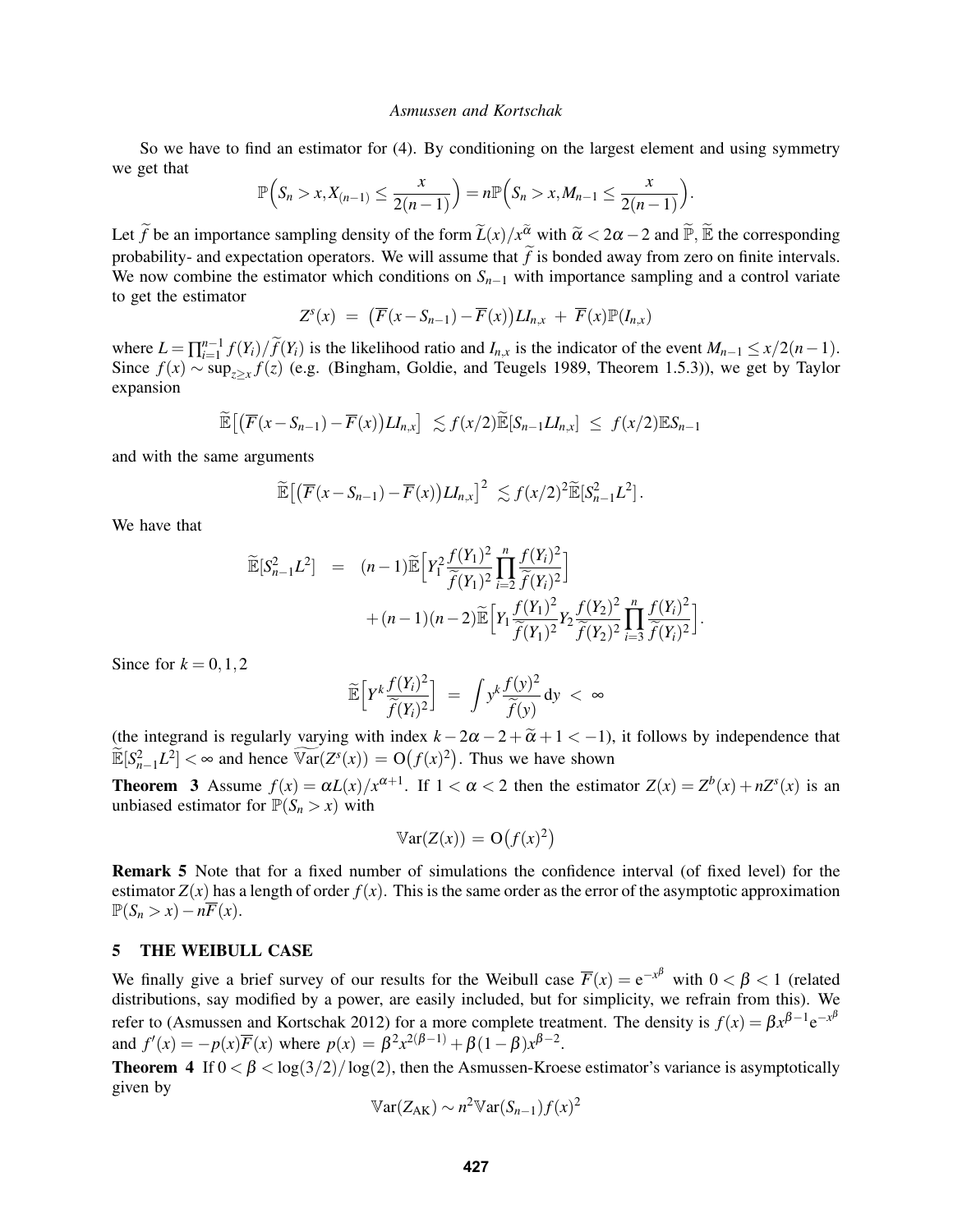Note that  $\log(3/2)/\log(2) \approx 0.585$  is also found to be critical in (Asmussen and Kroese 2006) as the threshold for logarithmic efficiency to hold.

As in Section 3 we can use the estimator defined in  $(3)$  to improve on  $Z_{AK}$ .

Theorem 5 Assume that  $0 < \beta < \log(3/2)/\log(2) \approx 0.585$ . Then the estimator *Z* in (3) has vanishing relative error. More precisely,

$$
\mathbb{V}\mathrm{ar}(Z(x)) \sim \frac{n^2}{4} \mathbb{V}\mathrm{ar}(S_{n-1}^2) f'(x)^2.
$$

The estimator *Z* in (3) has the form  $Z_{AK} + \alpha (S_{n-1} - \mathbb{E}S_{n-1})$ , so it is a control variate estimator, using  $S_{n-1}$  as control for  $Z_{AK}$ . It is natural to ask whether the  $\alpha = -nf(x)$  at least asymptotically coincides with the optimal  $\alpha^* = -\mathbb{C}ov(Z_{AK}, S_{n-1})/\mathbb{V}ar(S_{n-1})$  (cf. (Asmussen and Glynn 2007, V.2)). The following lemma shows that this is the case:

Lemma 6  $Cov(Z_{AK}, S_{n-1}) = n \mathbb{V}ar(S_{n-1})f(x) + o(f(x)).$ 

# ACKNOWLEDGMENTS

We thank Sandeep Juneja for discussions stimulating the present research. The second author was supported by the the MIRACCLE-GICC project and the Chaire d'excellence "Generali - Actuariat responsable: gestion des risques naturels et changements climatiques."

### REFERENCES

- Asmussen, S., and H. Albrecher. 2010. *Ruin probabilities*. Second ed. Advanced Series on Statistical Science & Applied Probability, 14. World Scientific Publishing Co. Pte. Ltd., Hackensack, NJ.
- Asmussen, S., and K. Binswanger. 1997. "Simulation of ruin probabilities for subexponential claims". *ASTIN Bulletin* 27 (2): 297–318.
- Asmussen, S., K. Binswanger, and B. Højgaard. 2000. "Rare events simulation for heavy-tailed distributions". *Bernoulli* 6 (2): 303–322.
- Asmussen, S., and P. W. Glynn. 2007. *Stochastic simulation: algorithms and analysis*, Volume 57 of *Stochastic Modelling and Applied Probability*. New York: Springer.
- Asmussen, S., and D. Kortschak. 2012. "Error rates and improved algorithms for rare event simulation with heavy Weibull tails". Technical report, Working paper.
- Asmussen, S., and D. P. Kroese. 2006. "Improved algorithms for rare event simulation with heavy tails". *Adv. in Appl. Probab.* 38 (2): 545–558.
- Baltrūnas, A., and E. Omey. 1998. "The rate of convergence for subexponential distributions". Liet. Mat. *Rink.* 38 (1): 1–18.
- Barbe, P., and W. P. McCormick. 2009. *Asymptotic expansions for infinite weighted convolutions of heavy tail distributions and applications*. American Mathematical Society.
- Bingham, N. H., C. M. Goldie, and J. L. Teugels. 1989. *Regular variation*, Volume 27 of *Encyclopedia of Mathematics and its Applications*. Cambridge: Cambridge University Press.
- Blanchet, J., and P. Glynn. 2008. "Efficient rare-event simulation for the maximum of heavy-tailed random walks". *Ann. Appl. Probab.* 18 (4): 1351–1378.
- Bucklew, J. A. 1990. *Large deviation techniques in decision, simulation, and estimation*. Wiley Series in Probability and Mathematical Statistics: Applied Probability and Statistics. New York: John Wiley & Sons Inc. A Wiley-Interscience Publication.
- Dupuis, P., K. Leder, and H. Wang. 2007. "Importance sampling for sums of random variables with regularly varying tails". *ACM TOMACS* 17 (3).
- Embrechts, P., C. Klüppelberg, and T. Mikosch. 1997. Modelling extremal events, for insurance and finance, Volume 33 of *Applications of Mathematics (New York)*. Berlin: Springer-Verlag.
- Foss, S., D. Korshunov, and S. Zachary. 2011. *An introduction to heavy-tailed and subexponential distributions*. Springer Series in Operations Research and Financial Engineering. New York: Springer.